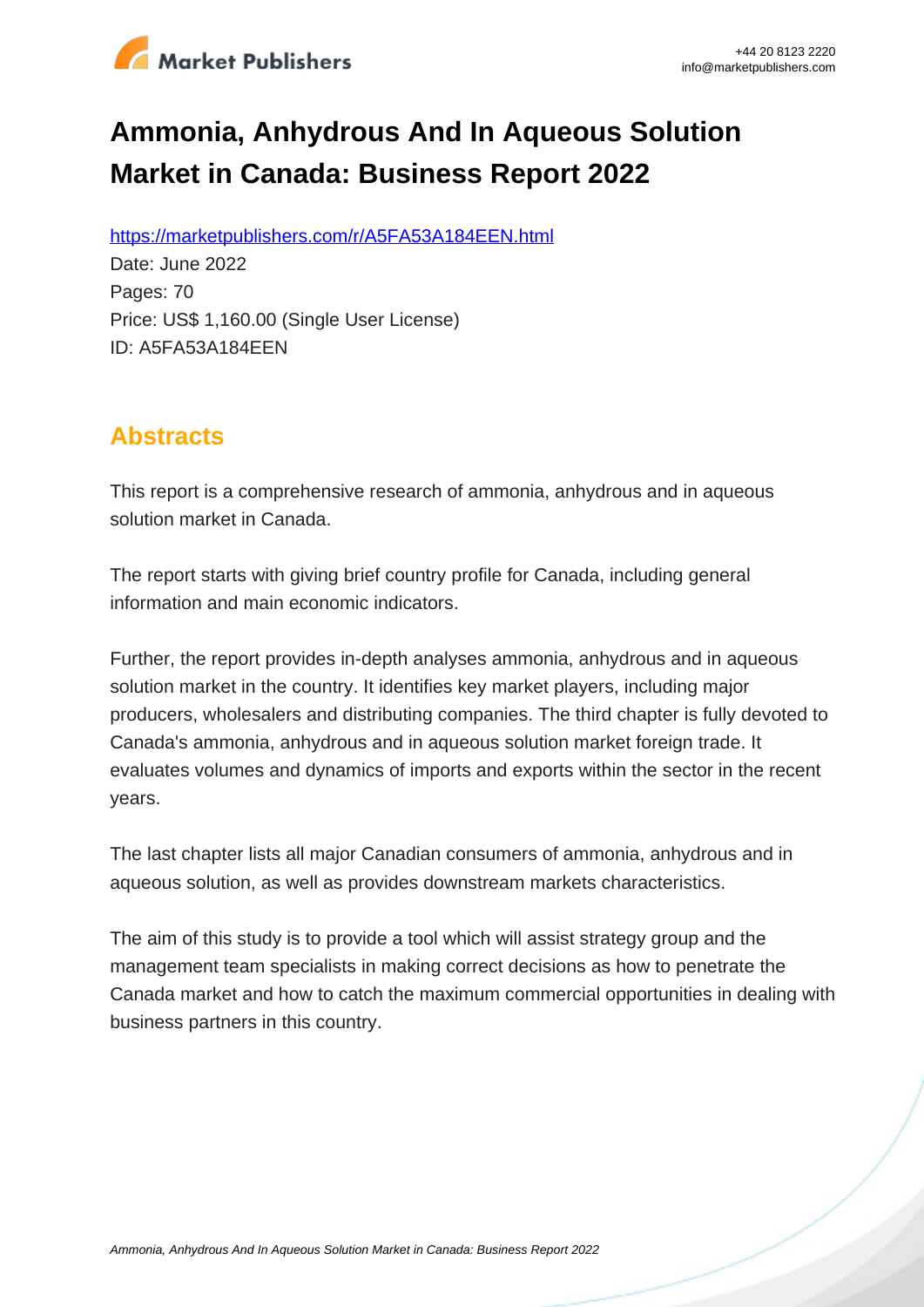

## **Contents**

#### **1. CANADA PESTEL ANALYSIS**

- 1.1. Political Factors
- 1.2. Economic Factors
- 1.3. Social Factors
- 1.4. Technological Factors
- 1.5. Environmental Factors
- 1.6. Legal Factors

#### **2. AMMONIA MARKET IN CANADA**

- 2.1. Overview of ammonia market
- 2.2. Producers of ammonia, including contact details and product range
	- 2.2.1. Producers of anhydrous ammonia
	- 2.2.2. Producers of ammonia in aqueous solution

#### **3. CANADA'S FOREIGN TRADE IN AMMONIA**

- 3.1. Export and import of anhydrous ammonia: volume, structure, dynamics
- 3.2. Export and import of ammonia in aqueous solution

#### **4. MAJOR WHOLESALERS AND TRADING COMPANIES IN CANADA**

#### **5. AMMONIA CONSUMERS IN CANADIAN MARKET**

### 5.1. Downstream markets of Ammonia, Anhydrous And In Aqueous Solution in Canada 5.2. Ammonia, Anhydrous And In Aqueous Solution consumers in Canada

Please note that Ammonia, Anhydrous And In Aqueous Solution Market in Canada: Business Report 2022 is a half ready publication. It only requires updating with the help of new data that are constantly retrieved from Publisher's databases and other sources. This updating process takes 3-5 business days after order is placed. Thus, our clients always obtain a revised and updated version of each report. Please also note that we do not charge for such an updating procedure. BAC Reports has information for more than 25,000 different products available but it is impossible to have all reports updated immediately. That is why it takes 3-5 days to update a report after an order is received.